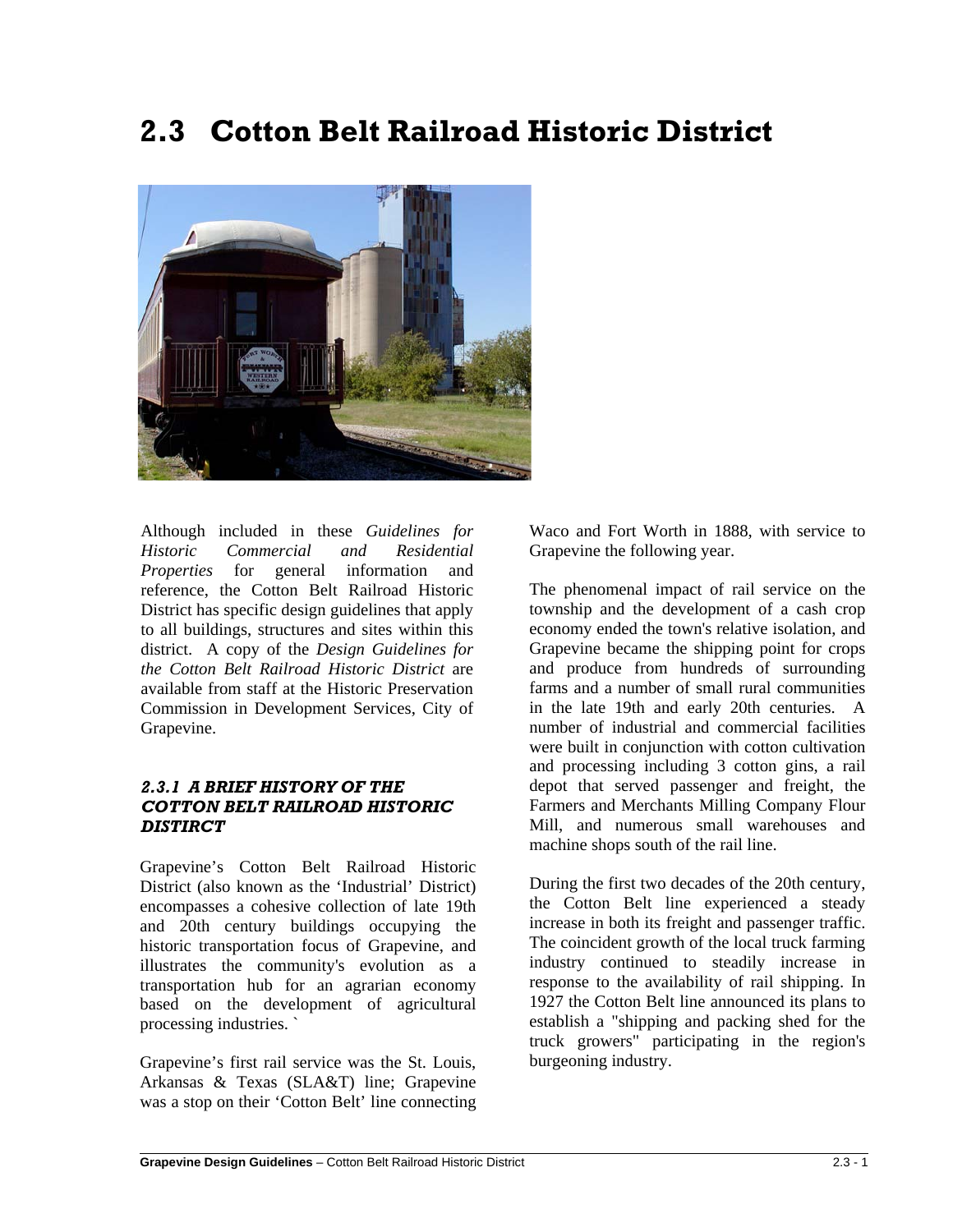This expansion of Grapevine's truck farming industry increased vehicular traffic in the vicinity of the depot. In response, the Cotton Belt line in cooperation with Tarrant County, undertook construction of an underpass to "eliminate a bad grade crossing on the Grapevine Road about 400 yards west of the depot" in 1928, known "Cotton Belt Underpass" or the "Grapevine Pass."

The effects of the Great Depression, coupled with increased competition from automobiles and trucks, precipitated a dramatic decline in passenger and freight traffic, prompting the Cotton Belt line to gradually withdraw from the Grapevine market. In 1930 the line discontinued regular passenger service to Fort Worth, running only one mixed (passenger and freight) train in either direction each day. In 1932 it sold the line to the Southern Pacific system, although it continued to operate under the name of the Cotton Belt Route as a subsidiary of the larger carrier.



COTTON BELT TRACKS

Heeding calls for agricultural diversification, local farmers created a well-developed poultry industry by 1930. There were several businesses that catered to this industry, including several in the vicinity of the railroad tracks. The local poultry industry continued to expand during the post war period, with over 125 poultry farms in operation within a 50-mile radius of the mill within five years.

The Merchants Milling Company (now B&D Mills) undertook a series of expansions to the farmers and poultry business that facilitated delivery of agricultural feeds in bulk quantities. Beginning with four steel bulk warehouses added to the complex in 1946, this innovative effort culminated in conversion to an electronic weighing process in 1956 that received national publicity. This campaign added a manufacturing tower and an office building adjacent to the east warehouse. The feed store was expanded to service the retail trade in 1956. The last major additions to the facility were made between 1968-69 when 12 soft stock ingredient bins and bulk load out bins for rail distribution were installed. These changes coincided with the transition by Grapevine area farmers from cotton to grain production. The mill served as the principal consumer of local grain production to manufacture its line of feeds during this period, becoming a state leader in the field.

The mill served as Grapevine's largest employer throughout the postwar period, providing a vital base for the local economy and became the city's largest rail user, making up as much as 75% of the shipments processed through the depot. The urbanization of the Grapevine area and redevelopment of agricultural lands prompted by the construction of the Dallas-Fort Worth International Airport ultimately prompted the sale and closure of the feed mill in 1973.



B&B MILLS

The post-war period also witnessed the sale and transfer of portions of the right-of-way by the Southern Pacific. Changes to the depot accelerated in the 1960s, as sections housing the packing sheds, waiting rooms and offices were demolished, leaving only a freight room and telegrapher's office. The company officially abandoned the facility in 1974, transferring ownership to the City of Grapevine.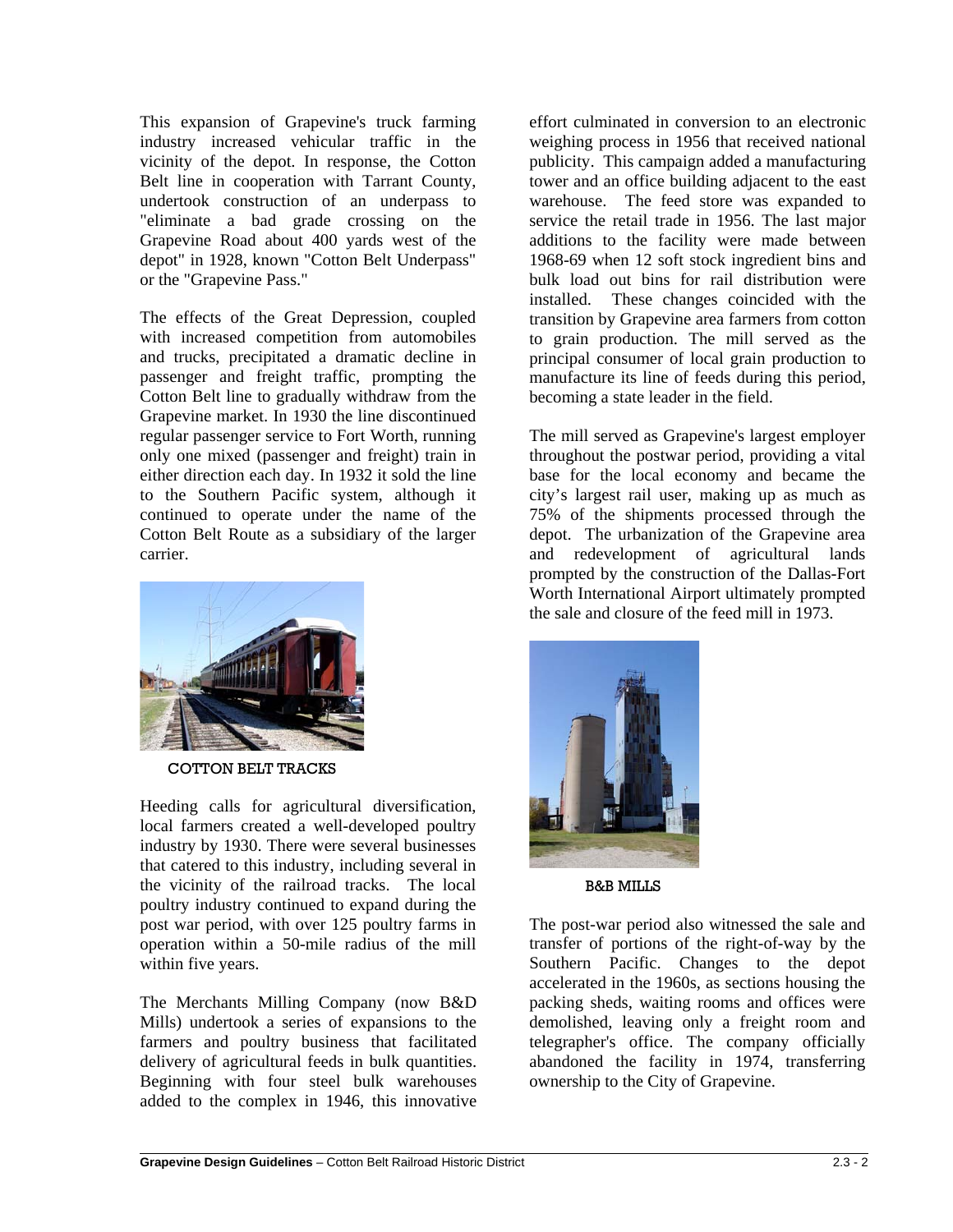The surviving segment of the depot was moved to a new site in a nearby community park. In 1992 the Grapevine Heritage Foundation led the move to reinvigorate this area by returning the depot to its 1937 location along the tracks. The foundation acquired the entire original tract from the Southern Pacific system, conducting archaeological and documentary research to determine an appropriate location for the depot. At the same time, the section house was also acquired and returned to its original site. The depot once again serves its historic function as a terminal for daily steam-powered rail service, this time for the Tarantula Train passenger excursions from nearby communities.

# *2.3.2 READING YOUR BUILDING*

Property owners planning to make exterior changes to a historic building should start by identifying the features and materials that give their structure its unique character, as well as its historic and non-historic elements. By taking the time to recognize and understand significant features, you will be much more likely to plan a project that is compatible with the original style of the building.

If, after looking over these guidelines, you would still like more information, the staff at the City of Grapevine will be happy to arrange a pre-application meeting. Staff can provide additional advice on the character of your building and how it relates to your planned project.

Learning to read a building and identify its significant elements is not complicated. Begin by thinking about and answering the questions below.

**Step One:** Identify the overall visual aspects of a building. Do not focus on the details, but on the setting and architectural context. Begin by working through the checklist below.

*Shape:* What is there about the form or shape of the building that gives the building its identity? Is it short and squat, or tall and narrow?

*Roof and roof features:* How does the roof shape or pitch contribute to the building's character? Are there unique features like weathervanes, cresting or cupolas?

*Openings:* What rhythm or pattern does the arrangements of window or door openings create? Are there unusually-shaped window openings or distinctive entryways?

*Projections:* Are there parts of the building that are character-defining because they project from the walls of the building like porches, or functional elements associated with its' industrial use? Are there widely overhanging eaves or chimneys?

*Trim and Secondary Features:* How does the window and door trim contribute to the character of the building? Be sure to consider the decoration, color, or patterning of the trim.

*Materials:* From a distance, what contribution do the color, texture, and combination of exterior materials make to the overall character of the building?

*Setting:* What aspects of the setting are important in establishing the visual character of the site? Think about the building's setback, alignment with adjacent buildings, fencing, relationships to adjacent buildings, outbuildings, and its relationships to the rail line, street or alley.



COMMERCIAL BUILDING FORM

**Step Two:** Identify the character of the building at close range. Assess the color and texture of the building materials as they convey the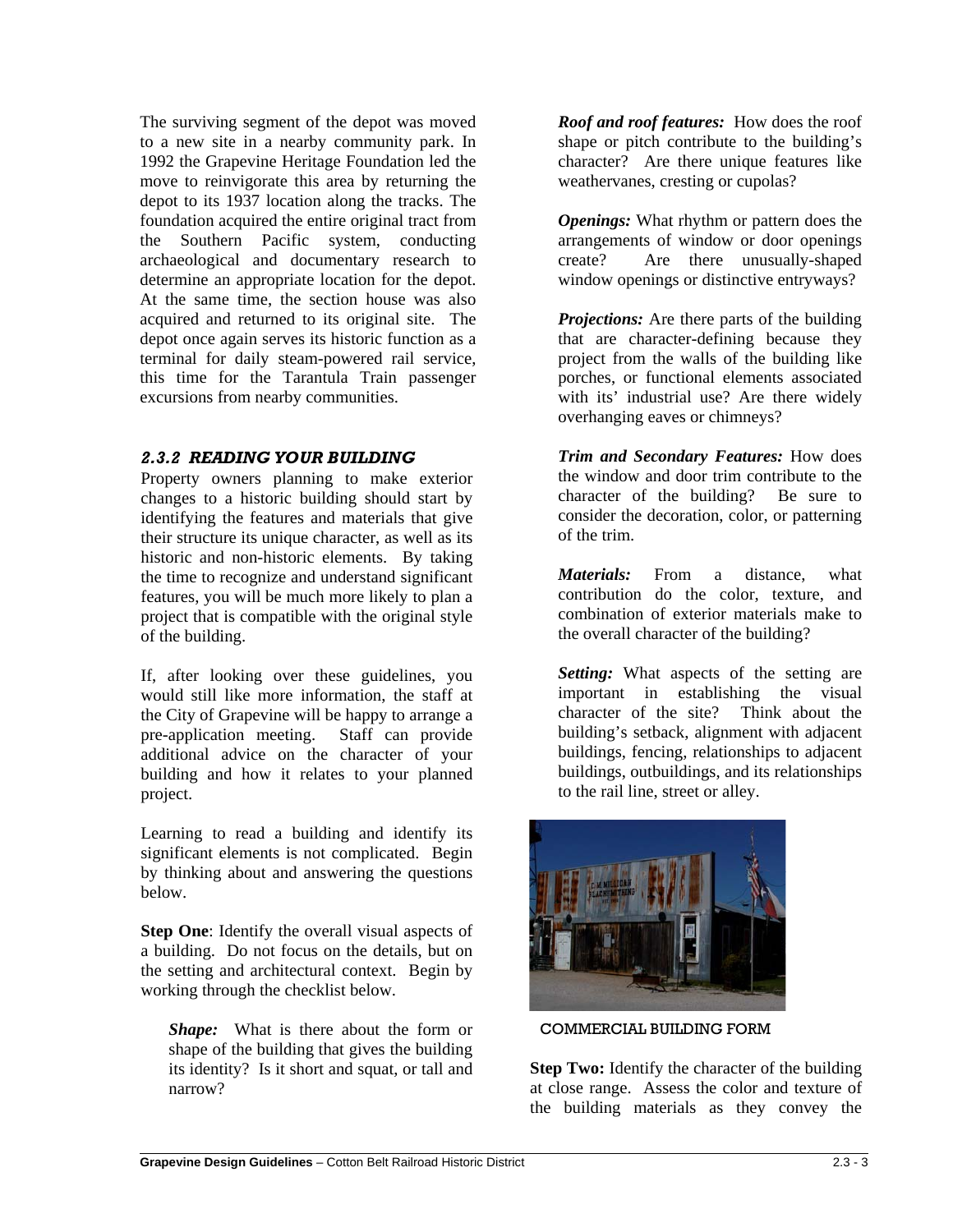craftsmanship and age that give the building its unique appearance. Begin by working through the checklist below.

*Materials at Close Inspection:* Are there one or more materials that have an inherent texture that contribute to the close-range character such as galvanized siding, concrete, or brick textured with vertical groves?



CORREGATED METAL, SHOWING RUSTING.

*Craft Details:* Is there high-quality brickwork with narrow mortar joints, or hand-split or hand dressed clapboards or machine-smoothed beveled siding? Are the windows or doors unique? Craft details, whether handmade or machine-made, contribute to the character of a building because they are manifestations of the time in which the work was done and of the tools and processes that were used.



BRACKET AT EAVE DETAIL AT TRAIN DEPOT

# *2.3.3 CHARACTER DEFINING FEATURES*

Character defining features means those architectural materials and features of a building that define the historic nature or character of the building. Such elements may include the form of the building, exterior cladding, roof materials, door and window design, exterior features such as canopies and porches, exterior and interior trim, etc.

Examples of character-defining features are:

# *Site:*

- The building exhibits a relationship with the Cotton Belt railroad line, with vehicular access of secondary importance;
- Has a strong relationship to nearby industrial buildings;
- Has consistent topography;



TURNTABLE: AN IMPORTANT SITE ELEMENT

# *Building Form:*

- Building form is typically functional, based on function of industry within the building and its' relationship to railroad tracks or other loading access.
- Has strong lines, and simple volumes,.

# *Brick:*

Rarely used on industrial buildings.

# *Wood:*

- Articulates minimal stylistic features in building siding, window and door trim;
- May articulate stylistic features in cornices, eaves, porch elements, and decorative trim;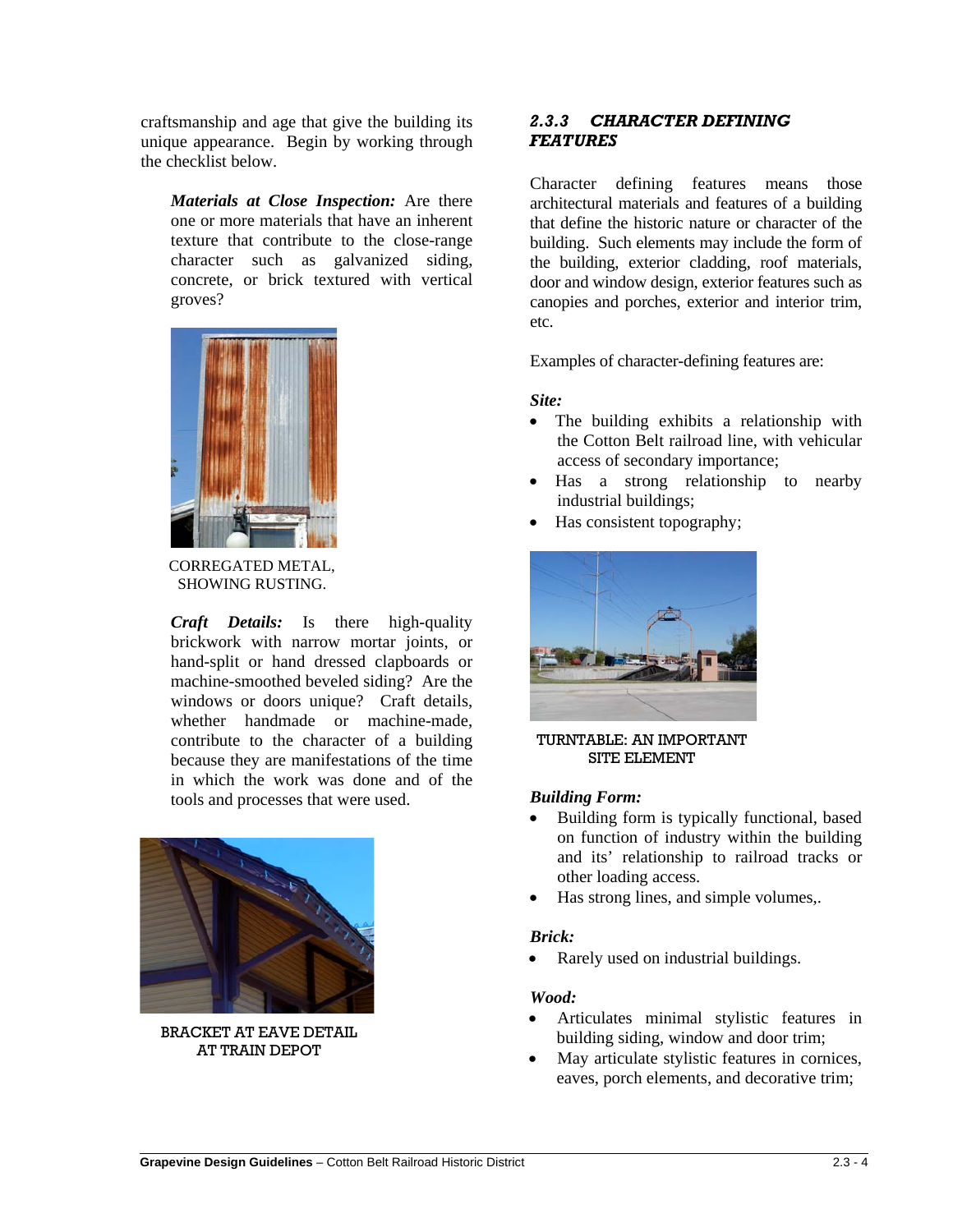• Has remained relatively free from the application of synthetic siding.



WOOD SIDING

## *Metal Siding:*

- Typically corrugated steel (often galvanized)
- Used in planar applications, simple forms, with no detailing or decoration.



CORRUGATED STEEL SIDING

#### *Windows:*

- Are typically steel casement or multi-paned industrial windows, with one operable section within the window.
- May be wood, double-hung;



STEEL WINDOW WITH OPERABLE MIDDLE **SECTION** 

### *Doors:*

- Are usually sheltered by canopies, awnings, or porches;
- Include both single and double doors, and use a wide range of glazing patterns to convey a building's architectural character;
- May be accompanied by sidelights and transoms.
- Will have large, sliding doors for loading or vehicular access to contents (grain, flour, etc); these will typically be of corrugated metal.



REAR DOOR USED FOR LOADING

## *Roofs:*

- Are typically gable form,  $w$  gentle slopes;
- Are typically functional in material (corrugated steel) and simple in design.

## *Applied Ornament:*

• Typically minimal or limited.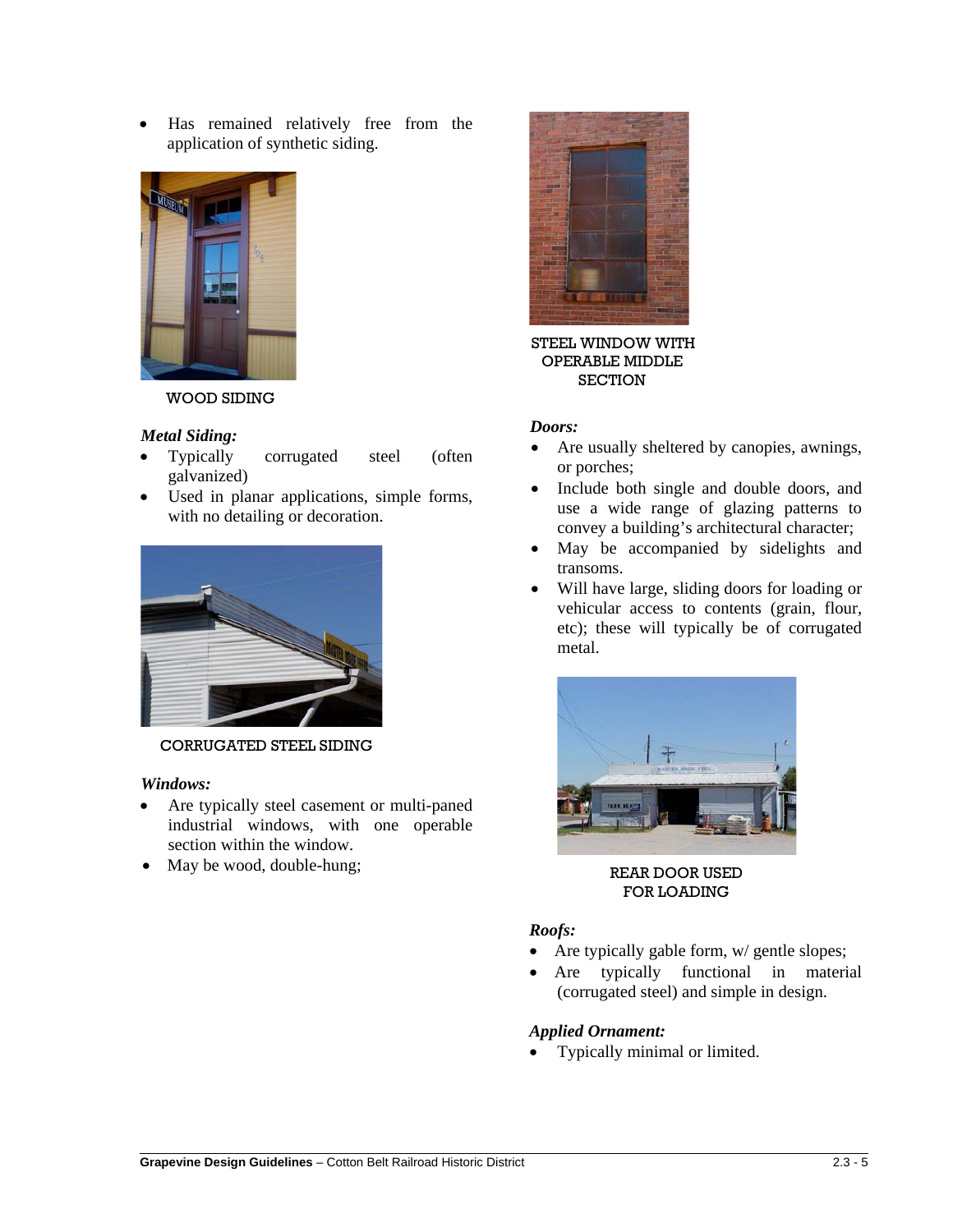# *Rear Facades:*

- Uses same materials as front facades;
- With other aspects of the building, is functional in design.



'WORKING' SIDE OF BUILDING W/ FENCE, WATER TROUGH, ETC.

## *Alleys:*

- Represent an important historic feature of the district's transportation network; and
- Provide a primary means of vehicular access.

Refer to *'Design Guidelines'* (Part 4) and *'Technical Guidelines'* (Part 5) for additional information.

# *2.3.4 PRESERVATION PRINCIPLES*

As described in the *Introduction and General Information* chapter of these Guidelines, allowing each existing property in the Cotton Belt Railroad Historic District to authentically tell the story of its own period in time, while reinforcing the historical period of significance (c. 1888 to 1956) with infill construction, is the goal of the historic district designations. The preservation and conservation of original architectural features is preferred, rather than "modernization" or "updating" of older properties, or imposing a false "historical look" on newer properties.

A number of guiding preservation principles modeled after the Secretary of the Interior's *Standards for Rehabilitation* are outlined below. Reading through these principles will help you begin to think about how you can carry out your upcoming project in a way that both enhances

your historic building or site and preserves its character-defining features.

*Relationships:* When evaluating the appropriateness of a given project, the structure, the site and the relationship to the rest of the Cotton Belt Railroad district should be given careful consideration.

*Use:* Historic structures within the Cotton Belt Railroad district should be agricultural, industrial use or for an alternate purpose that requires minimal alteration to the building or site.

*Historic Character:* the historic character of existing buildings and the Cotton Belt Railroad historic district can be best preserved by the repair of original materials rather than replacement. Repair and restoration is often more cost effective than replacement, conserves energy and reduces the amount of trash added to landfills. Removal or alternation of historic fabric compromises the original character of a building or site and should be avoided.



HOUSE w/ UNIQUE DIAMOND ROOF SHINGLES

*Alterations:* Repair is always preferred over replacement. When replacement is necessary, materials should replicate or match the visual appearance of the original.

A high level of craftsmanship distinguishes structures within local preservation districts. Distinctive features, finishes, and construction techniques should be preserved whenever possible.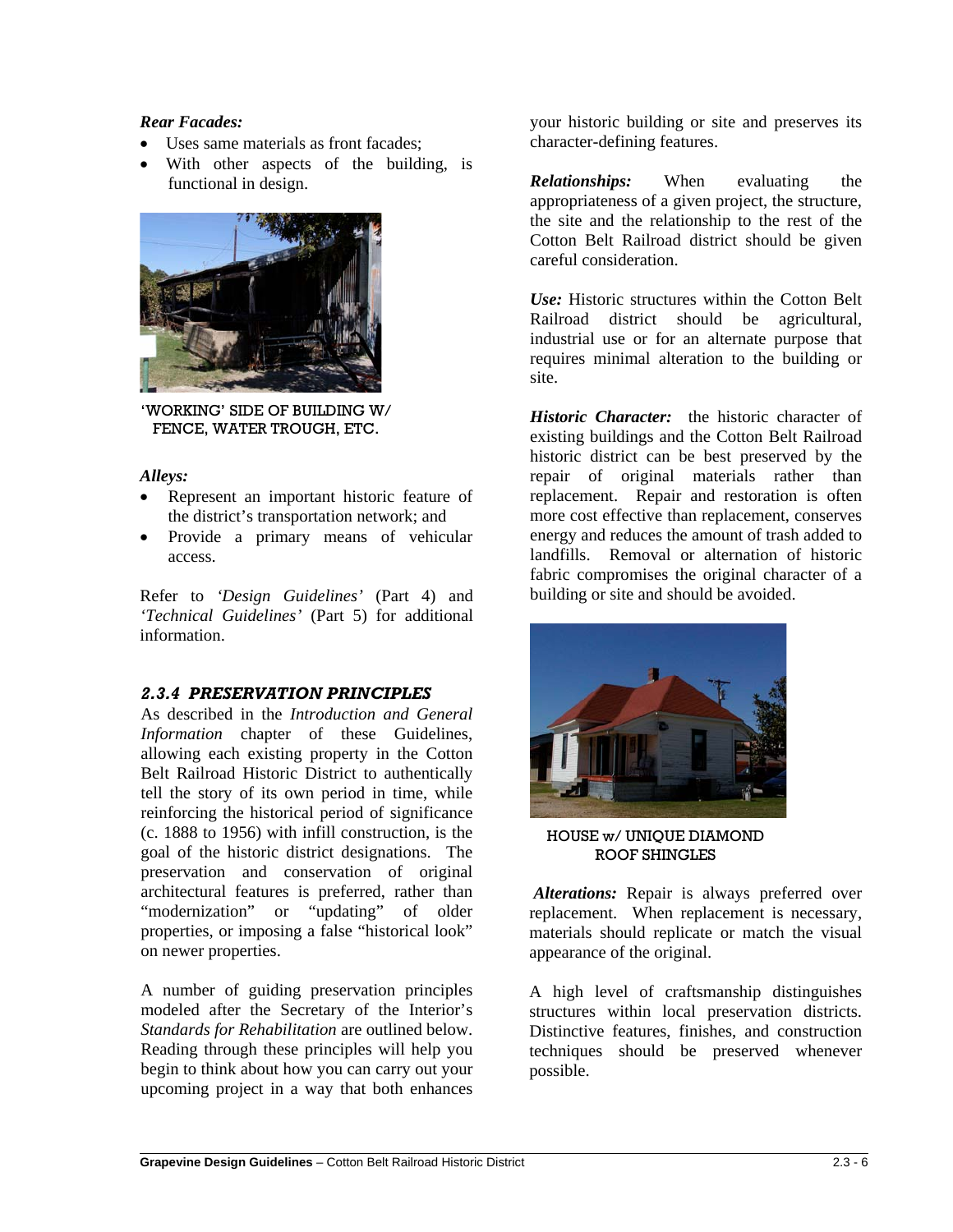Properties, however, do change over time. Those alternations that have become historic in their own right should be maintained as a record of a resource's physical evolution.

*New Construction and Addition:* Additions should be designed to minimize impact to historic fabric and should be compatible with the main structure in massing, size and scale.

New, infill construction should reflect the character of the district during its historic period of significance (1888 - 1956), and should be designed so that it is compatible with its neighbors in size, massing, scale, setback, façade organization, and roof form. New construction may also draw upon established stylistic elements within the district to create a sympathetic design but one that is clearly of its own era.

*False Historicism:* Additions that use new or salvaged material to create a conjectural or falsely historic appearance are inappropriate. Only when a previously demolished Grapevine building can be accurately replicated may a reproduction be considered.



#### RECONSTRUCTED BLACKSMITH SHOP

*Treatments:* Chemicals and physical treatments should always be as gentle as possible, since harsh methods (like sandblasting) can irreversibly damage historic fabric.

*Archeology:* Historic sites often contain archeological resources, which should be protected and preserved whenever possible. If artifacts are found, contact the Historic Landmarks Commission for assessment.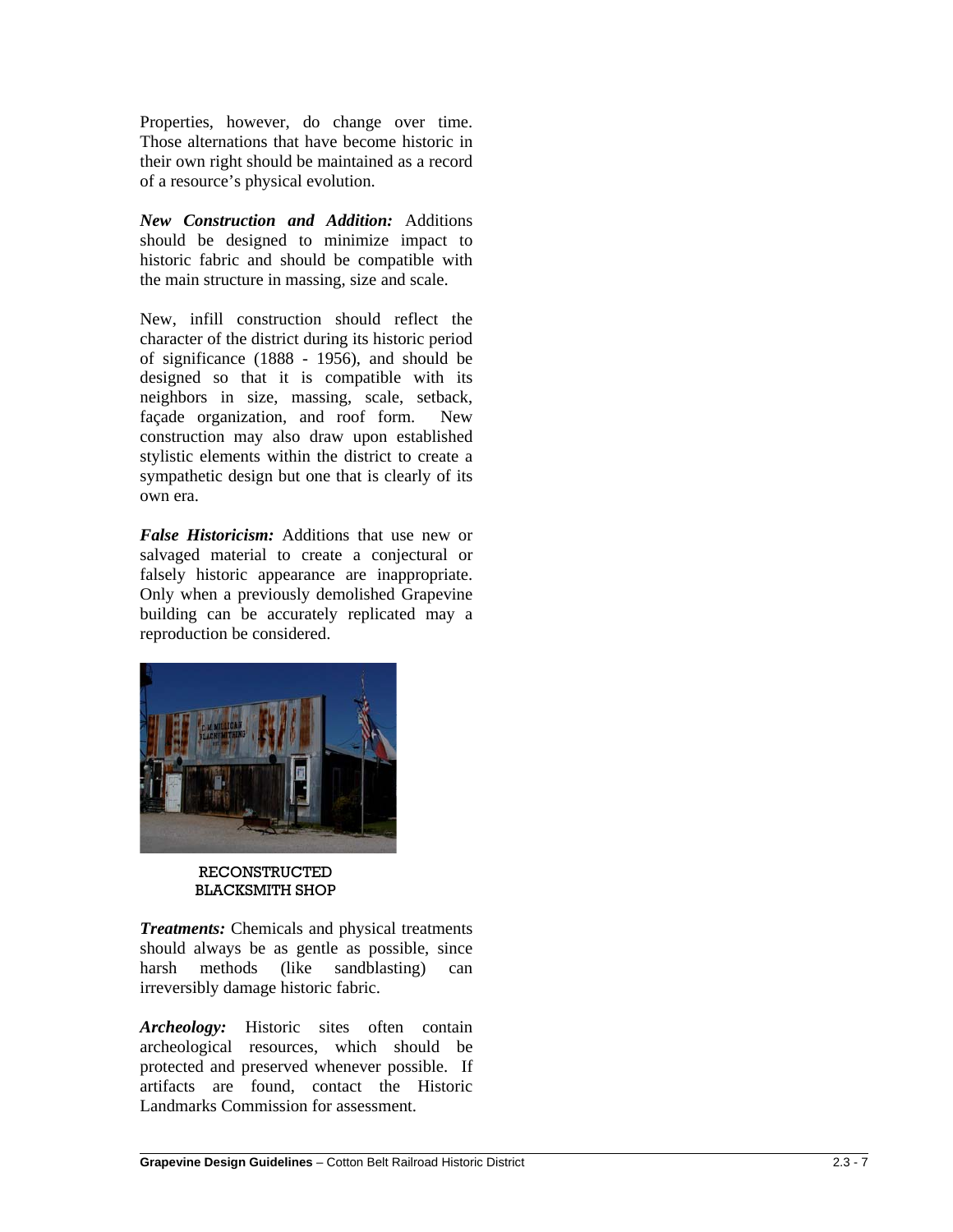*2.3.5 COTTON BELT RAILROAD HISTORIC DISTRICT*



 $\overline{a}$